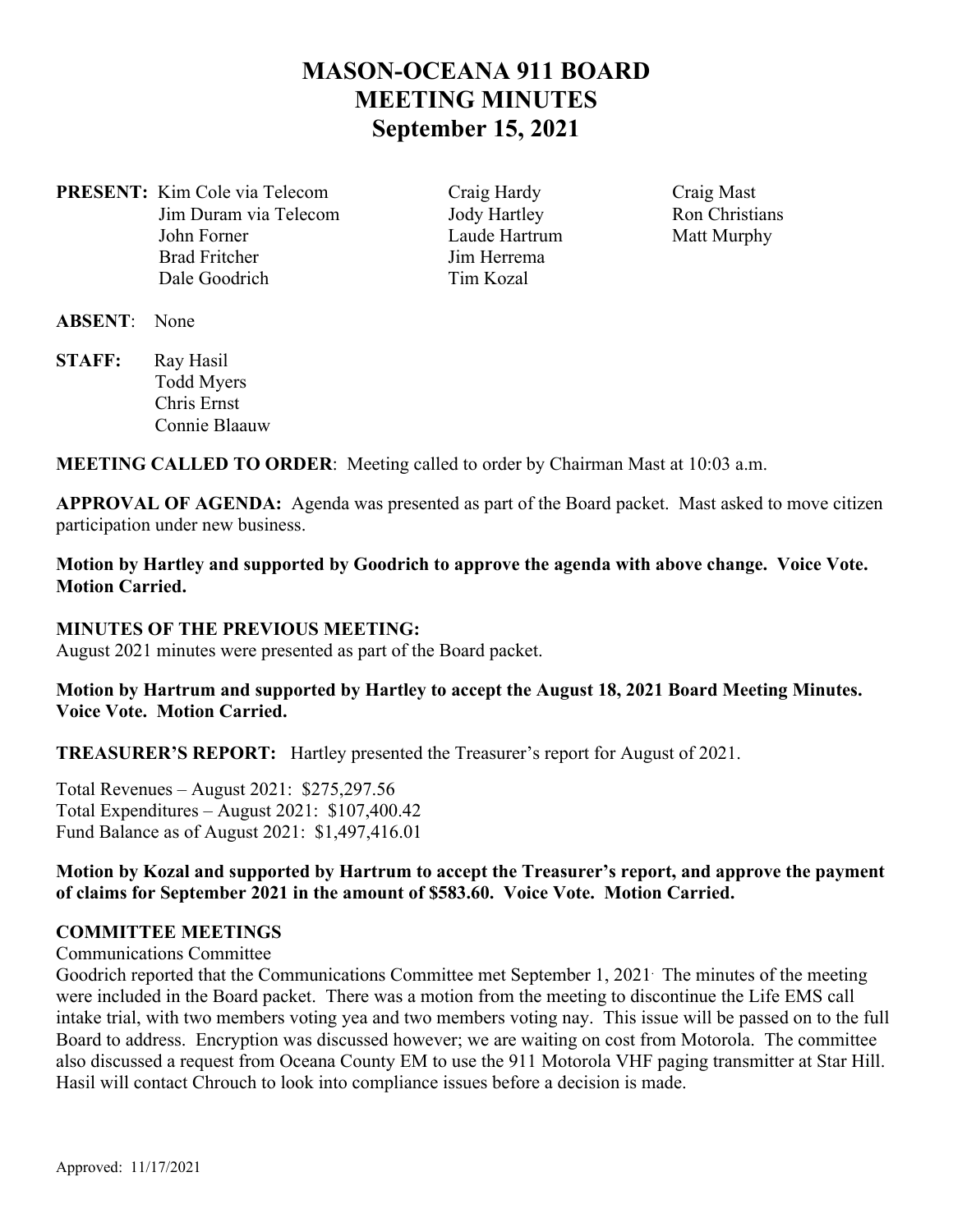# **DIRECTOR'S REPORT:**

Personnel

- We have one trainee in the final 'shadow' phase of training and we expect her to fully complete our training program this weekend.
- Two new part-time telecommunicators began training.
- We have a full-time staff member on quarantine due to being a COVID close-contact.

### Collaboration Projects

● CAD AVL- (Todd Myers)

## Radio Communications Updates

- Lakeshore Coverage‐ we will meet with new Motorola rep Lindsay Schleicher on Monday, September 20 to discuss lakeshore coverage and encryption.
- Newaygo Co 800 MHz Paging‐ no update
- The August storms that caused a 911 internet outage took out 911's non-emergency phone lines, MCT connections and Active911 feeds. In response, we recently placed the following communication equipment in service:
	- o Sierra Wireless AirLink MP70 LTE router on FirstNet with an AirgainConnect AC‐HPUE Multi‐Band High Power LTE Antenna‐Modem. The modem will be configured to serve 911 as its primary internet connect with traditional fiber fails. The combo can also be deployed in 911's Expedition for data coverage on incidents and planned events with low or no signal.
	- o Three (3) iPhone 12 smartphones on FirstNet. These phones will allow 911 to make and take phone calls when 911's non‐emergency lines go down.
- FirstNet has made great coverage gains in Oceana County. Todd, Chris and I are comfortable recommending all Oceana County agencies consider switching to FirstNet with an HPUE antenna. HPUE, which stands for High Power User Equipment, allows up to 10 times the transmit power normally allowed by data modems. 911's HPUE equipment is available for agencies to test.
- Encryption- Ray recently spoke with the former 911 coordinator for the Kent Co Sheriff Office and discussed issues they faced with implementing encryption.

# Other Updates

- We need to set committee meeting for 911's 2022 budget.
- 911 Local Telephone Surcharge Sunset- Representative Calley has introduced HB 5026 and Ray will be engaging with our legislators to talk about the bill. The 911 Act sunsets on 12/31/21. Without an extension, there will be no authorization for 911 to operate in Michigan
- Chart of Accounts (Connie Blaauw)
- FCC 911 Fee Diversion Legislation- (no update)
- UPS replacement- the new UPS has been ordered and we are working with the vendor and C&I Electric on how to best install the new unit.

# **OLD BUSINESS:**

## Uniform Chart of Accounts

Blaauw gave an update under Director's report. Our auditor made two-line item changes since our last meeting. The changes required BS&A to revert up back to step 5 in the 8-step process. We are currently at step 6, with hopes to go live in October.

Approved: 11/17/2021